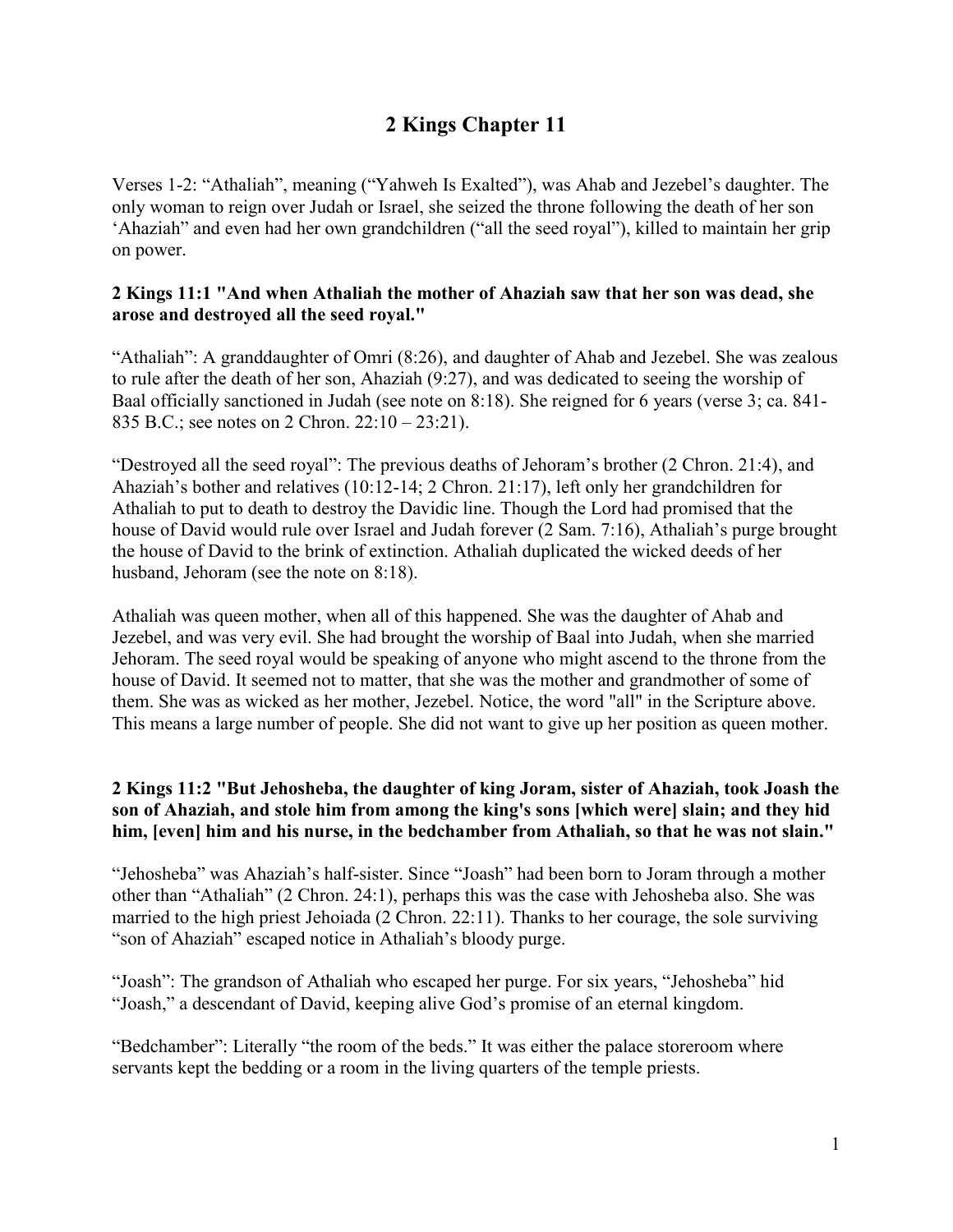Another name for Jehosheba was Jehoshabeath. It appears that she secretly entered where Joash was and had his nurse to sneak him out and hide him. He was the only one of the king's sons that was saved alive. This was a very brave thing for her to do seeing how wicked Athaliah was. It appears, that she hid him in a storage room where extra mattresses and things were kept. In fact, it was very near the queen's bedroom. This would have been a place seldom used. They were soon moved to the temple and hidden there.

# **2 Kings 11:3 "And he was with her hid in the house of the LORD six years. And Athaliah did reign over the land."**

"In the house of the LORD": The temple in Jerusalem.

"Six years": 841-835 B.C.

His aunt and Joash were both hidden in the temple for 6 years. It appears, that Athaliah was so caught up in the worship of Baal that she did not come to the temple, and did not know they were there. This wicked queen ruled over Judah during this time.

Verses 4-12: Jehoiada's plan to unseat the idolatrous usurper Athaliah was carefully orchestrated (2 Chron. 23:1-11).

The chief priest "Jehoiada" brought Joash out of hiding to initiate Athaliah's removal from power (2 Chron. 23:1-11). This act was a risk; the guards could have killed both of them right there in the temple. But Jehoiada must have sensed that Athaliah had little military or religious backing.

**2 Kings 11:4 "And the seventh year Jehoiada sent and fetched the rulers over hundreds, with the captains and the guard, and brought them to him into the house of the LORD, and made a covenant with them, and took an oath of them in the house of the LORD, and showed them the king's son."**

"Seventh year": The beginning of Athaliah's seventh year of reign, 835 B.C.

"Rulers over hundreds": These were the commanders of each 100 soldier unit (2 Chron. 23:1-2), names 5 of these commanders. The bodyguards were "Carites" associated with the Pelethites (2 Sam. 20:23), who were mercenary soldiers serving as royal bodyguards. The escorts, literally "runners," were probably another unit of royal bodyguards who provided palace security (see 1 Kings 14:27). Jehoiada received an agreement of support from the royal guards, sealed with an oath of allegiance, and then presented Joash to them. The military leaders supported the plan to dispose of Athaliah and make Joash king.

Jehoiada was the high priest in the temple at this time. He was the husband of Jehosheba (verse 2; 2 Chron. 22:11). He had helped Joash and his aunt. It would not be an unusual thing for the high priest to call these leaders to the temple. They were probably, worshippers of Jehovah.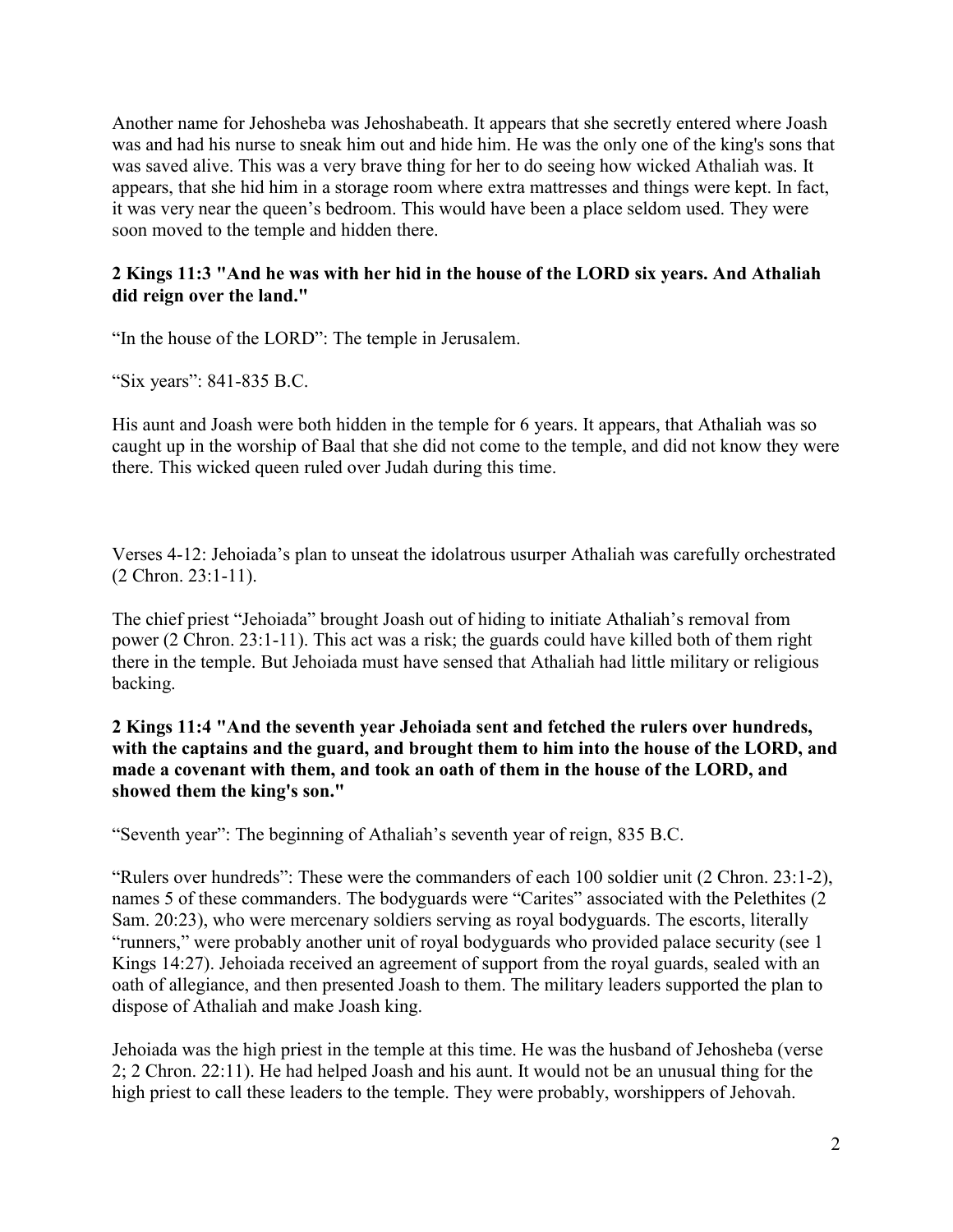Jehoiada told them of Joash, and asked them to remove this wicked queen and anoint the 7 year old king of Israel. They all agreed, and took an oath to do just that. These leaders would have to find people throughout the land who would be faithful to the cause. They would come to Jerusalem on the Sabbath, so as not to raise suspicion.

Verses 5-8: Jehoiada outlined his plan to crown Joash as the king. On a selected Sabbath, the royal guards coming on duty, including priests and Levites (2 Chron. 23:4), would guard the palace as usual. They would especially make sure that no word concerning the coup in the temple courtyard reached Athaliah and those loyal to her. The companies going off duty would not return to their quarters as usual, but would instead report to the temple to form a tight security ring around the young potential king. The successful accomplishment of Jehoiada's plan is recorded (in verses 9-12).

# **2 Kings 11:5 "And he commanded them, saying, This [is] the thing that ye shall do; A third part of you that enter in on the Sabbath shall even be keepers of the watch of the king's house;"**

These were the rulers over hundreds among the priests and Levites, and which he, as high priest, could command, and whom he could convene without suspicion, being such as he had a connection with, and were unarmed men. And for the better understanding of what follows, it should be observed, that the priests, in the times of David, were divided into twenty four courses, which were by turns to serve a week in the temple. The course that came in entered when the Sabbath began, and that which went out went out when it ended. And each course consisted of a thousand men. Now with respect to both these courses, both that which went in and that which went out, Jehoiada gave them the following charge:

"A third part of you that enter in on the sabbath": On the beginning of it, to do duty in the temple the week following:

"Shall even be keepers of the watch of the king's house": Which, according to some, was that part of the temple where the king was hid and brought up, supposed to be the north part of it. Or rather these were set at the north gate of the temple, which led to the royal palace, lest any should rush out of that, and kill the king.

This happens after an interval of time, where they have had time to make their plans and get the people involved. All of this had been done so quietly, that the queen had not suspicioned anything. A third of the people, who come in on the Sabbath, are to circle the king's palace and watch it.

# **2 Kings 11:6 "And a third part [shall be] at the gate of Sur; and a third part at the gate behind the guard: so shall ye keep the watch of the house, that it be not broken down."**

"The gate of Sur": The exact location of this gate is unknown. Verse 19 implies that this gate connected the temple with the palace.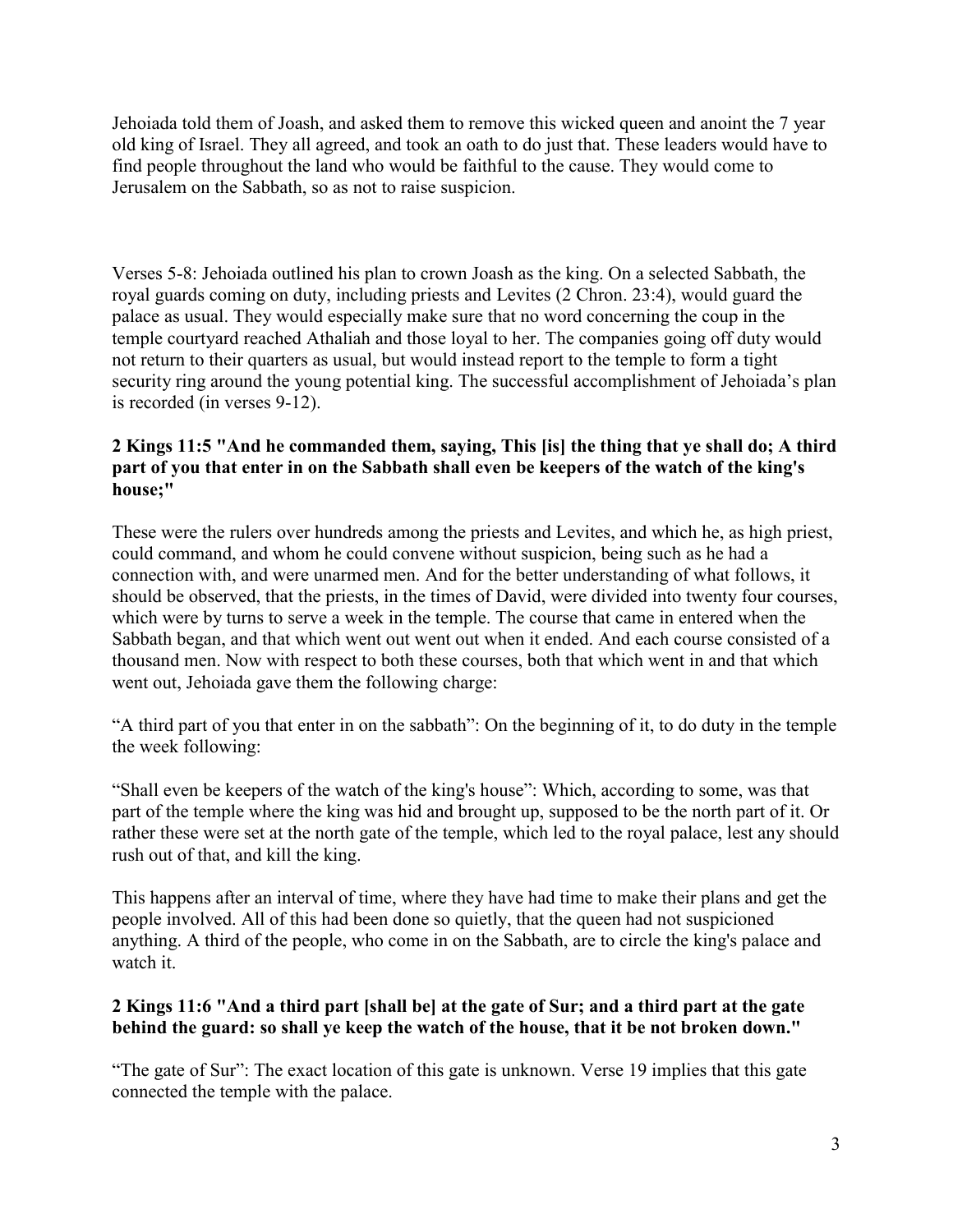This is explaining the sides of the palace, where they are to wait at the various gates. They do not want the palace destroyed. They just want the queen destroyed.

# **2 Kings 11:7 "And two parts of all you that go forth on the sabbath, even they shall keep the watch of the house of the LORD about the king."**

The course that went out of service at the end of the Sabbath; these were not suffered, not any of them, to go into the country, but were detained for the present purpose, and divided into two parts.

"Even they shall keep the watch of the house of the Lord about the king": These were placed in the temple where the king was, or where he should be brought forth, and be a guard on his right and left. This interpretation seems to be agreeably to the order of the text here, and is the sense of Jarchi. But there is this objection to it, that, by such a distribution of both courses, no provision is made for the services of the temple. Wherefore Dr. Lightfoot divides them into six parts, each into three. One third of the course that came in for service, the other to keep the watch at the king's house, and the other third at the gate Sur. And the course that went out, one third of them was placed at the gate behind the guard, and the other two to keep the watch of the house for the king's safety. But according to the account in (2 Chron. 23:4), there were but three ranks or orders of them in all. Wherefore the sense of Kimchi, Ben Gersom, and Abarbinel, seems most agreeable, that the first consisted of those that went in on the Sabbath. Not of all, but half of them, the other half being employed in the service of the sanctuary. And the other two of the course that went out, even all of them, they being entirely at leisure, who were divided into two parts, and disposed of as above.

The remaining two-thirds are to guard the house of the LORD. The young king is in the house of the LORD. If Athaliah found out about him being in the temple, she would gather her troops, and try to kill him. The men guarding the house of the LORD would keep that from happening.

# **2 Kings 11:8 "And ye shall compass the king round about, every man with his weapons in his hand: and he that cometh within the ranges, let him be slain: and be ye with the king as he goeth out and as he cometh in."**

Afterwards given them (2 Kings 11:10).

"And he that cometh within the ranges, let him be slain": Any strange man that was not of them, that came into the ranks in which they were formed, was to be put to death as a spy, who might go and inform the queen what was doing. According to Jarchi, the word for "ranges" signifies the place through which the king went from his own house to the house of God; and here it seems the guards were placed.

"And be ye with the king as he goeth out and as he cometh in": When brought forth to be crowned and anointed, and returned again.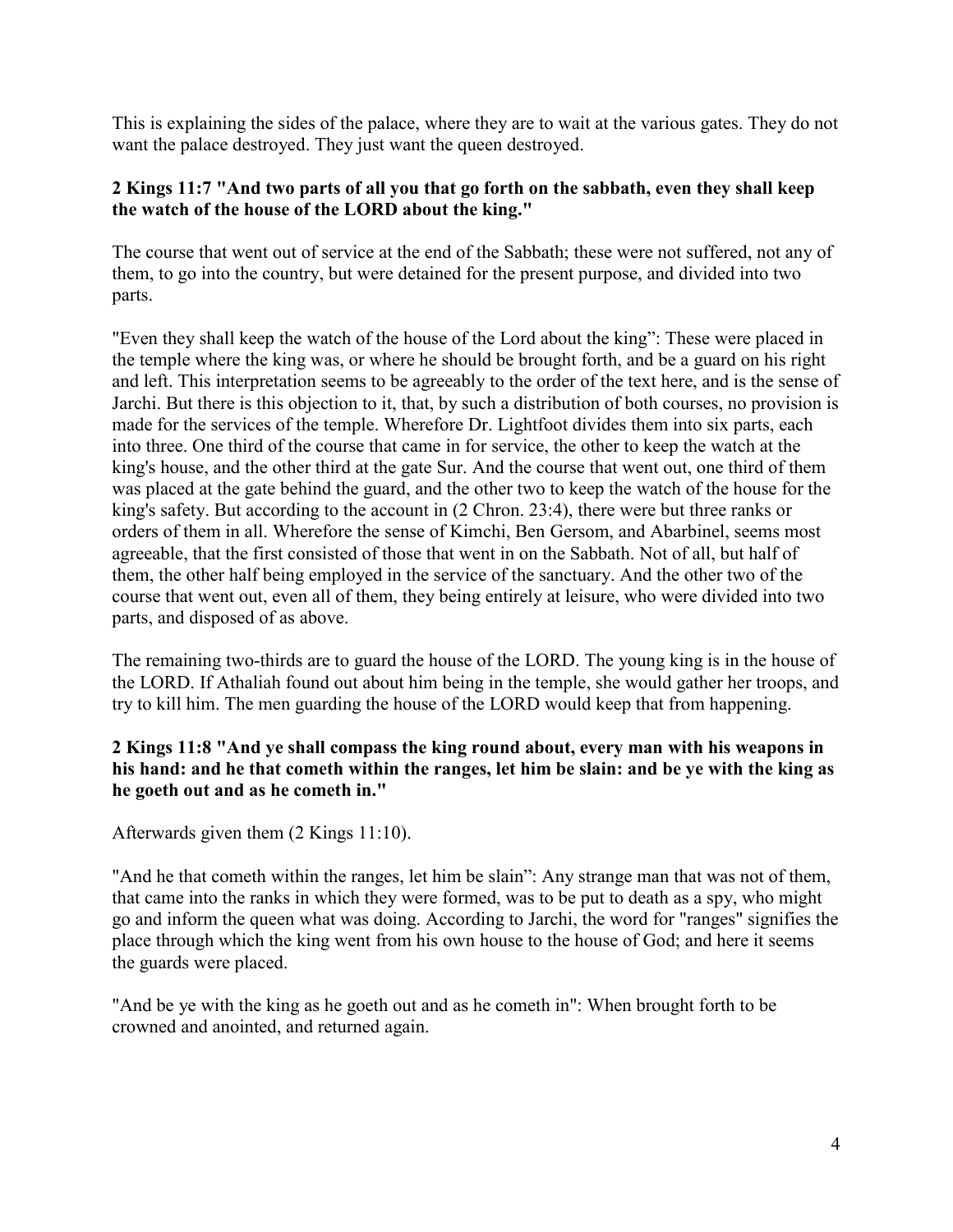These guards were to build a human shield around the king. Anyone, who tried to get to the king, would be killed instantly. They could take no chances with his life. They are to stay with the young king at all times. When he goes to another room, they are to go with him.

**2 Kings 11:9 "And the captains over the hundreds did according to all [things] that Jehoiada the priest commanded: and they took every man his men that were to come in on the sabbath, with them that should go out on the sabbath, and came to Jehoiada the priest."**

Of whom (see 2 Kings 11:4).

"And they took every man his men": Everyone his hundred.

"That were to come in on the sabbath, with them that should go out on the sabbath": Both the courses, (of which see 2 Kings 11:5).

"And came to Jehoiada the priest": With the said courses, at least as many of them as were to be employed in the present service.

There were five centurions, and they did exactly as Jehoiada had commanded them to do. They knew that the LORD's will was spoken through Jehoiada.

2 Chronicles 23:7-8 "And the Levites shall compass the king round about, every man with his weapons in his hand; and whosoever [else] cometh into the house, he shall be put to death: but be ye with the king when he cometh in, and when he goeth out." "So the Levites and all Judah did according to all things that Jehoiada the priest had commanded, and took every man his men that were to come in on the sabbath, with them that were to go [out] on the sabbath: for Jehoiada the priest dismissed not the courses."

# **2 Kings 11:10 "And to the captains over hundreds did the priest give king David's spears and shields, that [were] in the temple of the LORD."**

"Spears and shields": These were probably part of the plunder David captured from King Hadadezer of Zobah (2 Sam. 8:3-12). Dedicated to the Lord by David (2 Sam. 8:7, 11), these articles were stored in the temple. Since the soldiers were already armed, these additional ancient weapons symbolically reassured the soldiers that the temple authorities approve of their actions.

It appears, there was an armory of some sort in the temple. This could have been because they were made with expensive metals, such as gold. We do know from the Scripture above, there were swords, spears, and shields.

# **2 Kings 11:11 "And the guard stood, every man with his weapons in his hand, round about the king, from the right corner of the temple to the left corner of the temple, [along] by the altar and the temple."**

As ordered (2 Kings 11:8).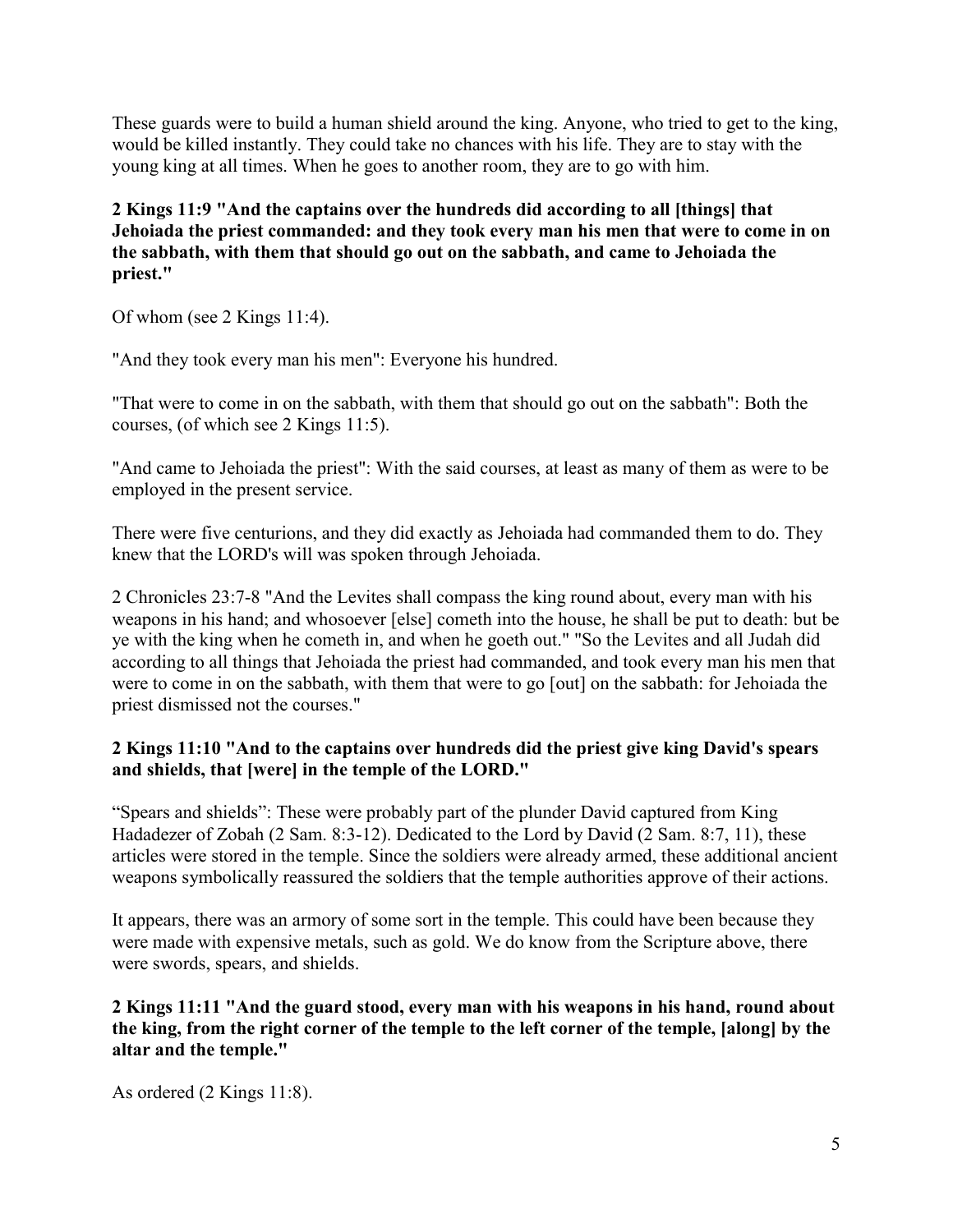"From the right corner of the temple to the left corner of the temple": From the northeast to the southeast.

"Along by the altar and the temple": The altar of burnt offering, which stood in the court.

These guards stood man to man around all of the walls, so there would be no way an intruder would be able to get to the king. They were so ready, that they did not have their swords in their sheaths, but in their hands.

Verses 12-15: The coronation symbols were "the crown" (political), and "the testimony" (religious), the covenant made between God and the people. Joash (Jehoash), was, by both accounts, the rightful heir to the throne. He was in the line of David and had God's blessing on his reign. Athaliah's cry of "Treason! Treason!" was empty and ironic; she had gained power through her own act of treason.

### **2 Kings 11:12 "And he brought forth the king's son, and put the crown upon him, and [gave him] the testimony; and they made him king, and anointed him; and they clapped their hands, and said, God save the king."**

"The testimony" This was a copy of the whole law (Psalm 119:88). According to (Deut. 17:18- 20), a copy of the law was to be kept with the king always so that it became his guide for life.

"Anointed" A priest or prophet customarily anointed kings, as here (1 Sam. 10:1; 16:13; 1 Kings 1:39; 2 Kings 9:6).

The young Joash held a copy of the law in accordance with the directions of (Deut. 17:18). The ideas of "crown" and "testimony" are also closely associated with the concept of covenant, so that Jehoiada's putting the crown on Joash's head and the testimony in his hand was likewise a symbolic proclamation that the young lad was David's rightful heir. His ceremony of national covenant renewal followed Athaliah's execution (verse 17).

The anointing of the young Joash was done in the temple of the LORD. It was Jehoiada who crowned him, and it was Jehoiada who anointed him. This shows the approval of the LORD of Joash as king of Judah. The statement "gave him the testimony" means that Jehoiada held the law over his head. This showed that, even though Joash was king, he was still under the law. The clapping of the hands, and the shouts of God save the king, showed the approval of Joash as king.

# **2 Kings 11:13 "And when Athaliah heard the noise of the guard [and] of the people, she came to the people into the temple of the LORD."**

Their acclamations and shouts at the coronation of the king. For by this time the people had some knowledge of the affair, and ran, and came flocking to see the new king, and express their joy on this occasion, and whom they greatly praised (2 Chron. 23:12).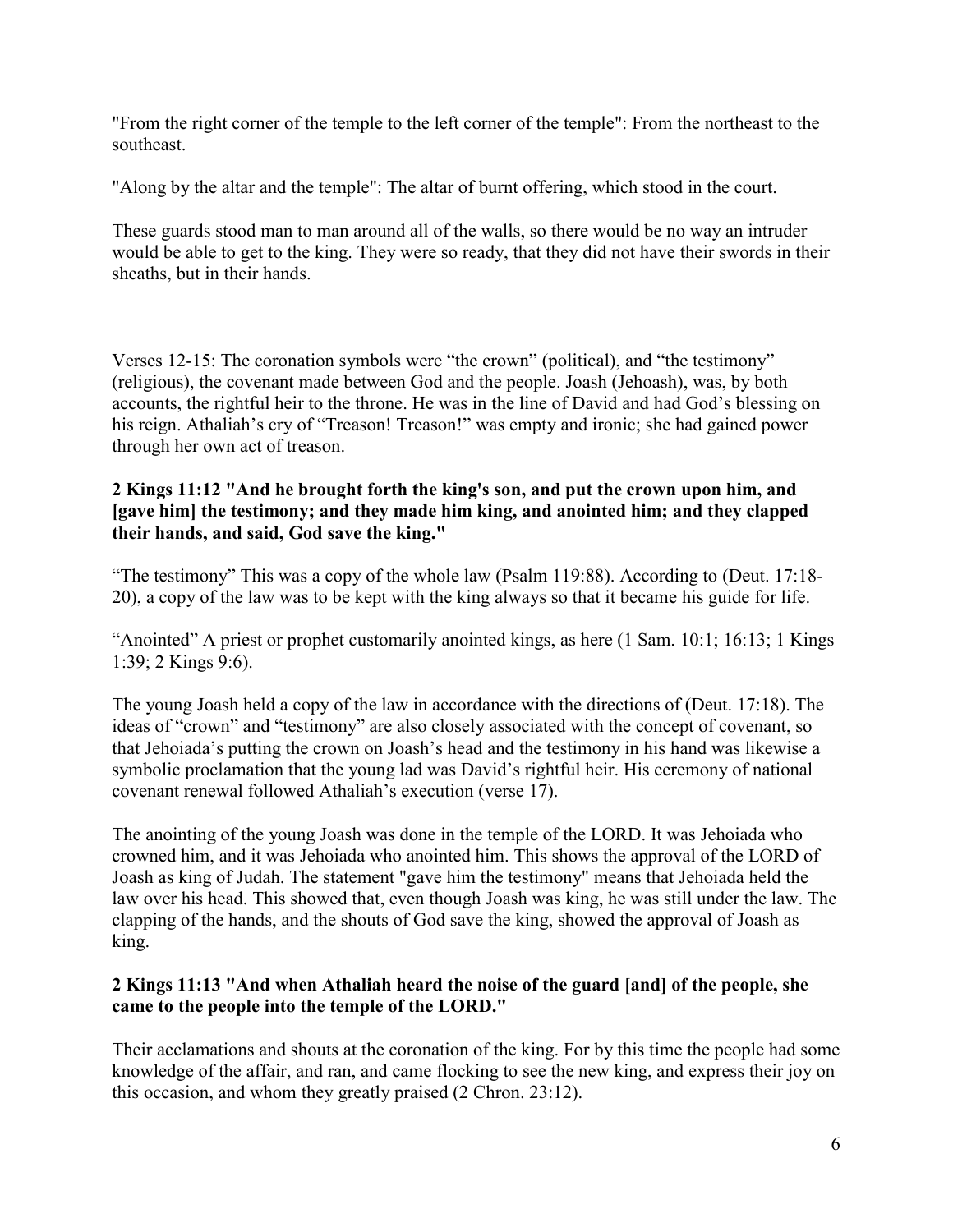"She came to the people into the temple of the Lord": The outward court, where the people were assembled. And she seems to come alone, unattended, in great surprise and consternation, and was admitted to pass the guards, being the queen. And alone, and perhaps by the particular order of Jehoiada, though contrary to the general orders he gave (2 Kings 11:8).

These evil queen had finally heard the noise of the shouting and the clapping of the hands. She came to the temple to see just exactly what was going on. She was not a worshipper of Jehovah, so she had not come to the temple during all of this preparation. Now she comes, not to worship, but to check up on these happenings.

## **2 Kings 11:14 "And when she looked, behold, the king stood by a pillar, as the manner [was], and the princes and the trumpeters by the king, and all the people of the land rejoiced, and blew with trumpets: and Athaliah rent her clothes, and cried, Treason, Treason."**

"Pillar": Either one of the two pillars, Jachin or Boaz, on the temple's front porch (1 Kings 7:21), or a raised platform in the court of the temple (2 Chron. 6:13).

"People of the land": Probably Jehoiada chose to stage his coup on the Sabbath during one of the major religious festivals, when those from Judah who were loyal to the lord would be in Jerusalem.

It appears up until this moment, Athaliah had no idea there was anything going on, that she should know about. When she walked in and saw the young man crowned king and everyone rejoicing, she suddenly realized what had happened, and cried treason. The people, who had been admitted in to the coronation of the king, blew trumpets proclaiming their new king. This queen had been so evil, none of the people here would help her.

# **2 Kings 11:15 "But Jehoiada the priest commanded the captains of the hundreds, the officers of the host, and said unto them, Have her forth without the ranges: and him that followeth her kill with the sword. For the priest had said, Let her not be slain in the house of the LORD."**

Of the priests and Levites.

"And said unto them, have her forth without the ranges": The ranks of the guards, which were at the gate leading to the palace, or rather "within" them. The meaning is, that he ordered her to be had out of the court of the temple, and be put within their ranks, and enclosed by them, that her blood might not be shed in the temple, and yet not escape them.

"And him that followeth her, kill with the sword": That takes her part, and offers to help and assist her, passing through the ranks after her, dispatch him at once.

"For the priest had said, let her not be slain in the house of the Lord": That it might not be defiled with her blood. By which it appears that the guards had orders concerning her before, should she come to the temple (see 2 Kings 11:13).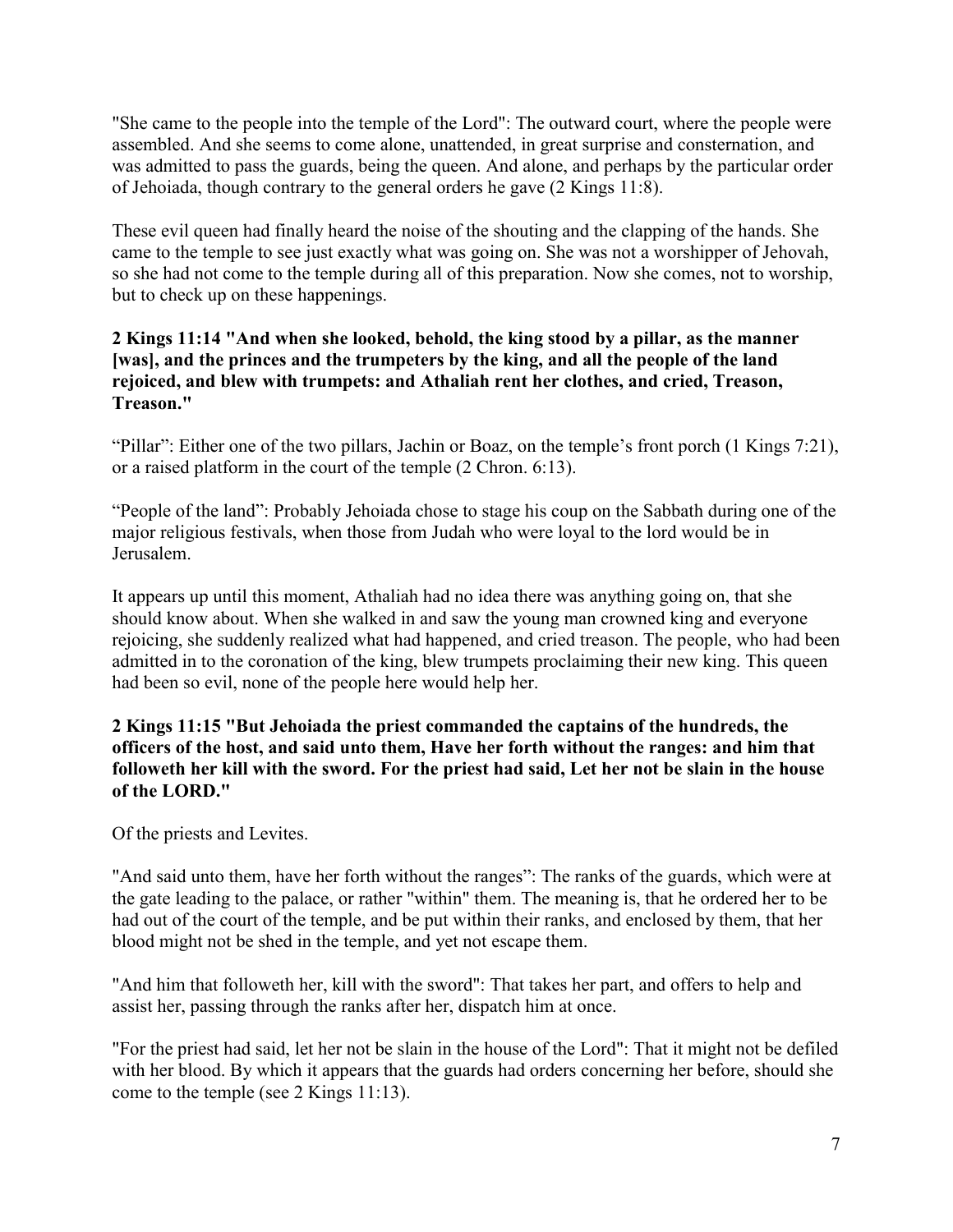She was captured in the house of the LORD, but they were not to kill her there. They would carry her out away from the temple to kill her, because they did not want to defile the temple. It was highly unlikely that anyone would have followed her to help her, but if they did, they were to be killed, also.

# **2 Kings 11:16 "And they laid hands on her; and she went by the way by the which the horses came into the king's house: and there was she slain."**

"King's house … she was slain": Execution was not appropriate in the temple area since it was a place of worship (2 Chron. 24:20-22). Thus, the soldiers seized Athaliah and put her to death at one of the entrances to the palace grounds.

This is not a literal laying of hands on her, because she was a queen. They probably surrounded her and walked her away from the temple to be killed. This shamed her even more, to be killed in such a place, where they carried the horses in. She did not deserve to be treated differently, however.

Verses 17-18: The "covenant" was not merely an agreement made in the past but a vow that needed to be continually renewed and entered into again and again, reminding the people of the pledges that had been made at mount Sinai (Exodus 24:3-8). This renewal led to action against Baalism; Baal's "house", Baal's "Altars", and Baal's "priest" were destroyed.

# **2 Kings 11:17 "And Jehoiada made a covenant between the LORD and the king and the people, that they should be the LORD'S people; between the king also and the people."**

"A covenant": The renewal of the agreement between the people and the Lord and between the house of David and the people was appropriate because of the disruption under Athaliah. A similar ceremony was held later, during the reign of Josiah (23:1-3; see notes on Exodus 24:4-8).

At this point, Jehoiada was still in charge of all the happenings. The covenant (agreement), between the LORD and the King had to do with the people of Judah belonging to God. Their first obligation was to their God, and then to their king and nation. This agreement, that was made, was actually between three parties. God was the first part. The people of the land were the second part, and the young king was the third. The king must respect the LORD and the people. The people must obey God and the king. As long as they were obedient to God, they would be blessed.

# **2 Kings 11:18 "And all the people of the land went into the house of Baal, and brake it down; his altars and his images brake they in pieces thoroughly, and slew Mattan the priest of Baal before the altars. And the priest appointed officers over the house of the LORD."**

"The house of Baal": A temple that had been built in Jerusalem and used by Athaliah to promote the worship of Baal in Judah. As Jezebel had promoted Baalism in Israel, her daughter Athaliah had sought its sanction in Judah. During Athaliah's reign as queen, Baalism gained its strongest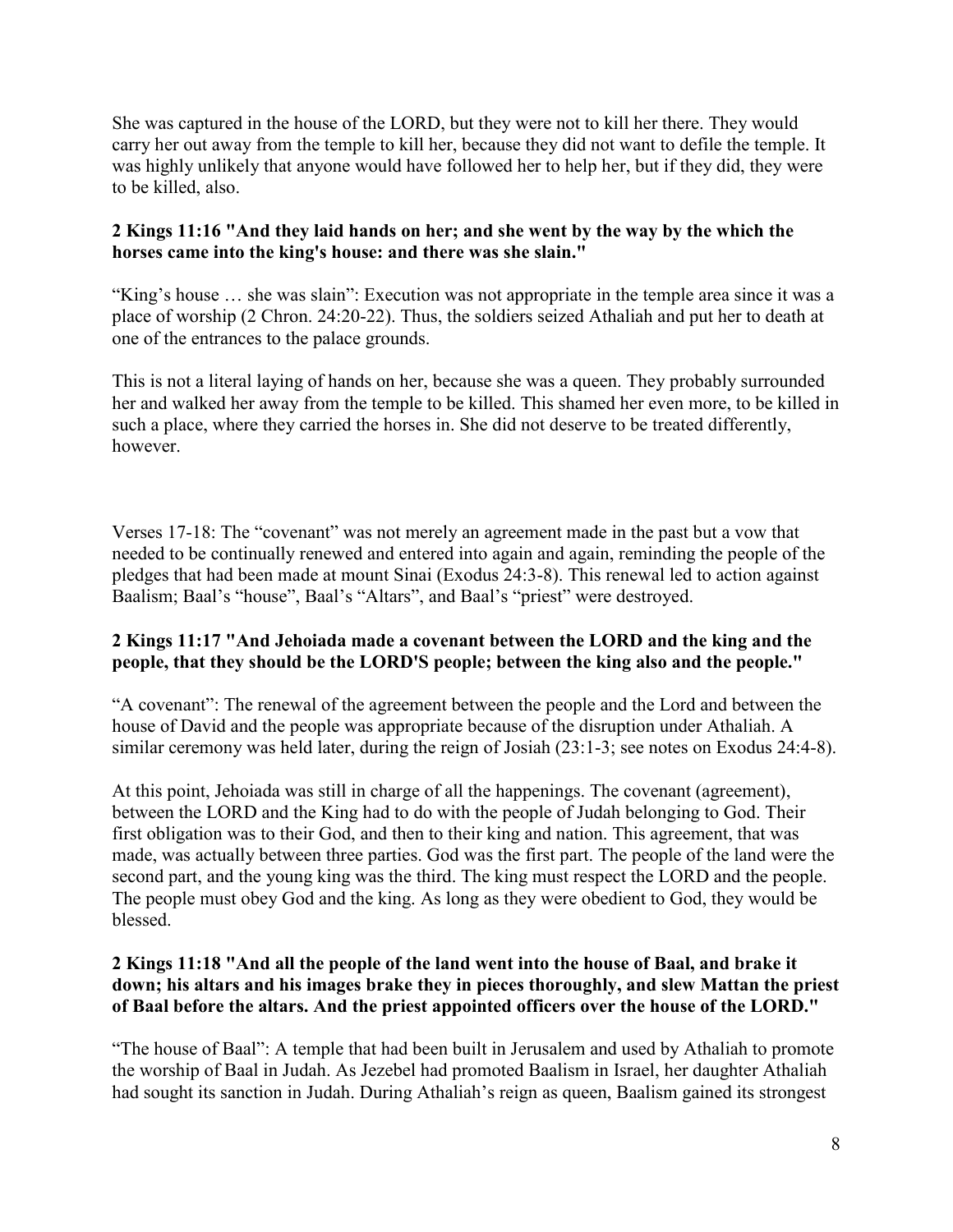foothold in Judah. This purge of Baalism in Judah paralleled the earlier purge of Baalism led by Jehu in the northern kingdom (10:18-29).

This house of Baal, and the false images and altars had been brought into the land by Athaliah. They tore them down, as they had killed her. They also killed the priest of Baal, Mattan, so that this worship of the false god would die out. Jehoiada appointed officers over the house of the LORD. Jehoiada re-established the worship in the temple. The Levites would again, serve in the temple.

**2 Kings 11:19 "And he took the rulers over hundreds, and the captains, and the guard, and all the people of the land; and they brought down the king from the house of the LORD, and came by the way of the gate of the guard to the king's house. And he sat on the throne of the kings."**

Of which (see 2 Kings 11:4).

"And all the people of the land": As many as were assembled together on this occasion.

"And they brought down the king from the house of the Lord": The temple, which was built on an eminence.

"And came by the way of the gate to the king's house": The gate of the royal palace, where the king's guards were placed, and did their duty.

"And he sat on the throne of the kings": Where the kings of Judah used to sit, and this finished the formality of his being made king.

Joash had been hidden in a storage room just a very short time, until he could be taken to the temple for hiding. During all of the seven years in hiding, Joash had been hidden in the temple. Even all of the anointing services and the coronation had taken place at the temple, as well. Now, this young king will be taken to his palace and established as king. There was a large group of his captains and people who accompanied him to the palace to be set on the throne. He will keep a large number of these same men to guard the palace.

# **2 Kings 11:20 "And all the people of the land rejoiced, and the city was in quiet: and they slew Athaliah with the sword [beside] the king's house."**

That one of the house of David was set upon the throne, which they might fear was extinct, as it very near was; the lamp of David was almost quenched. Only this single life left, from whom a line of kings proceeded, and the King Messiah. The promise of God cannot fail (see Psalm 132:11), this occasioned great joy.

"And the city was quiet": Was very easy at, yea, pleased with, the dethroning and death of Athaliah. There was no tumult on account thereof, nor such disturbances as she occasioned in her life.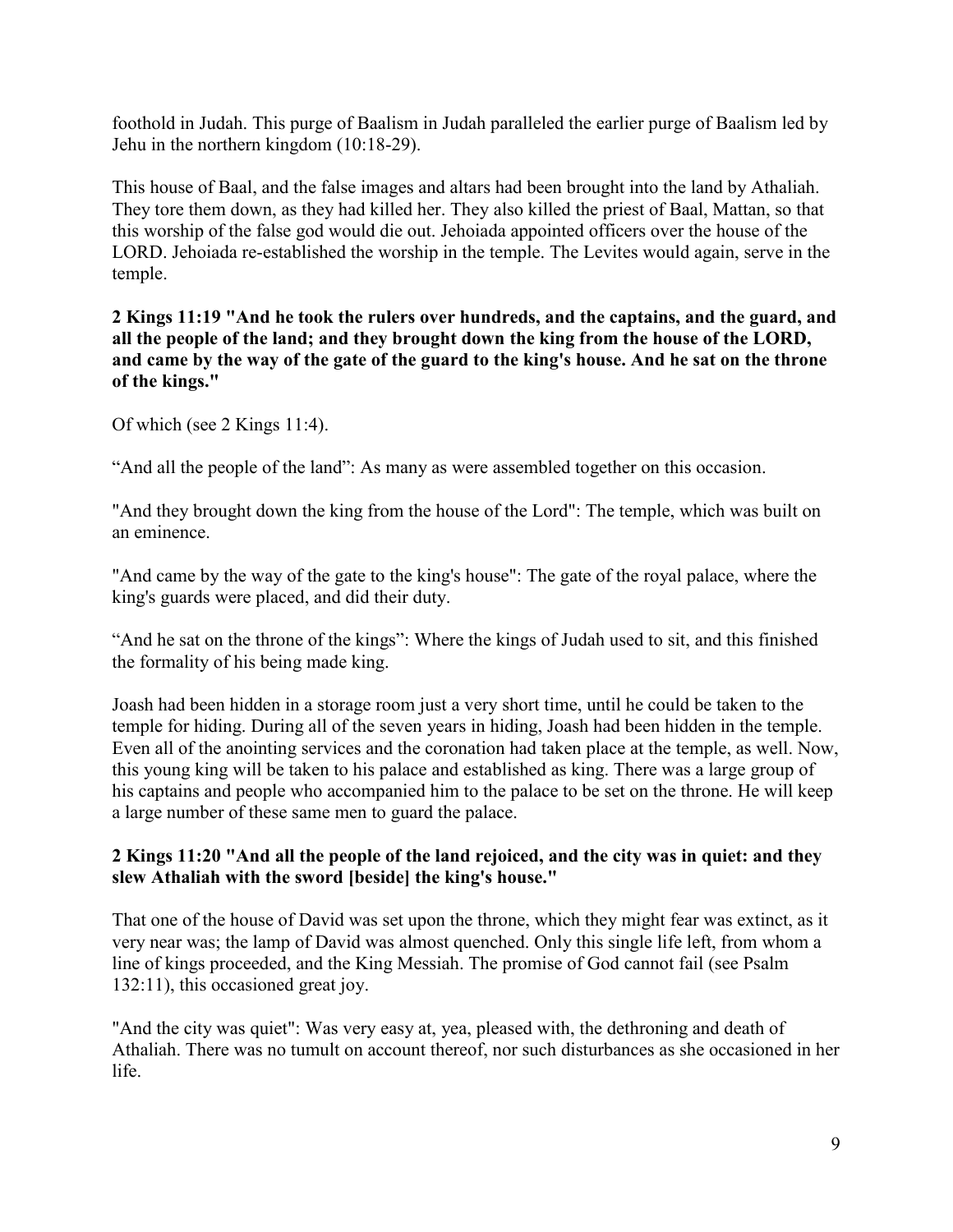"And they slew Athaliah with the sword beside the king's house": As related (in 2 Kings 11:16), where she was buried, or what became of her carcass, is not said. Some have thought she was cast into the brook Kidron, because Josephus says Jehoiada ordered her to be had into that valley, and there slain.

We just read that she was killed at the entrance, where they brought the horses in to the palace. That would have been very near the palace. Both Scriptures are correct. This evil queen's death would bring joy to all of the people, for being out from under her oppression.

# **2 Kings 11:21 "Seven years old [was] Jehoash when he began to reign."**

"Jehoash": Jehoash and Joash are variants of the same name, meaning "'the Lord gave" (see notes on 2 Chron. 24:1-27).

He had to have been just a tiny baby, when he was hidden from the evil queen. I cannot think of any woman as evil as she was. She undoubtedly had killed her children and grandchildren to become queen. Jehoash is the same as Joash. "Joash" means whom Jehovah gave. What an appropriate name for the new king. He would have a big job for such a little boy, but Jehoiada and others would help him. His main help would come from God. There was peace, because that tyrant Athaliah was dead.

# **2 Kings Chapter 11 Questions**

- 1. What terrible thing did the mother of Ahaziah do, when she heard he was dead?
- 2. What was this evil woman's name?
- 3. When she married Jehoram, what false worship did she bring in the land?
- 4. Why did she kill her relatives?
- 5. Who hid one of the baby sons of Ahaziah?
- 6. What is another name for Jehosheba?
- 7. Where did she hide him at first?
- 8. Where was he kept hidden 6 years?
- 9. Why did this evil queen not know he was there?
- 10. Who was the high priest in the temple at the time?
- 11. Who did the high priest call to the temple to covenant with?
- 12. How did the people find out about this?